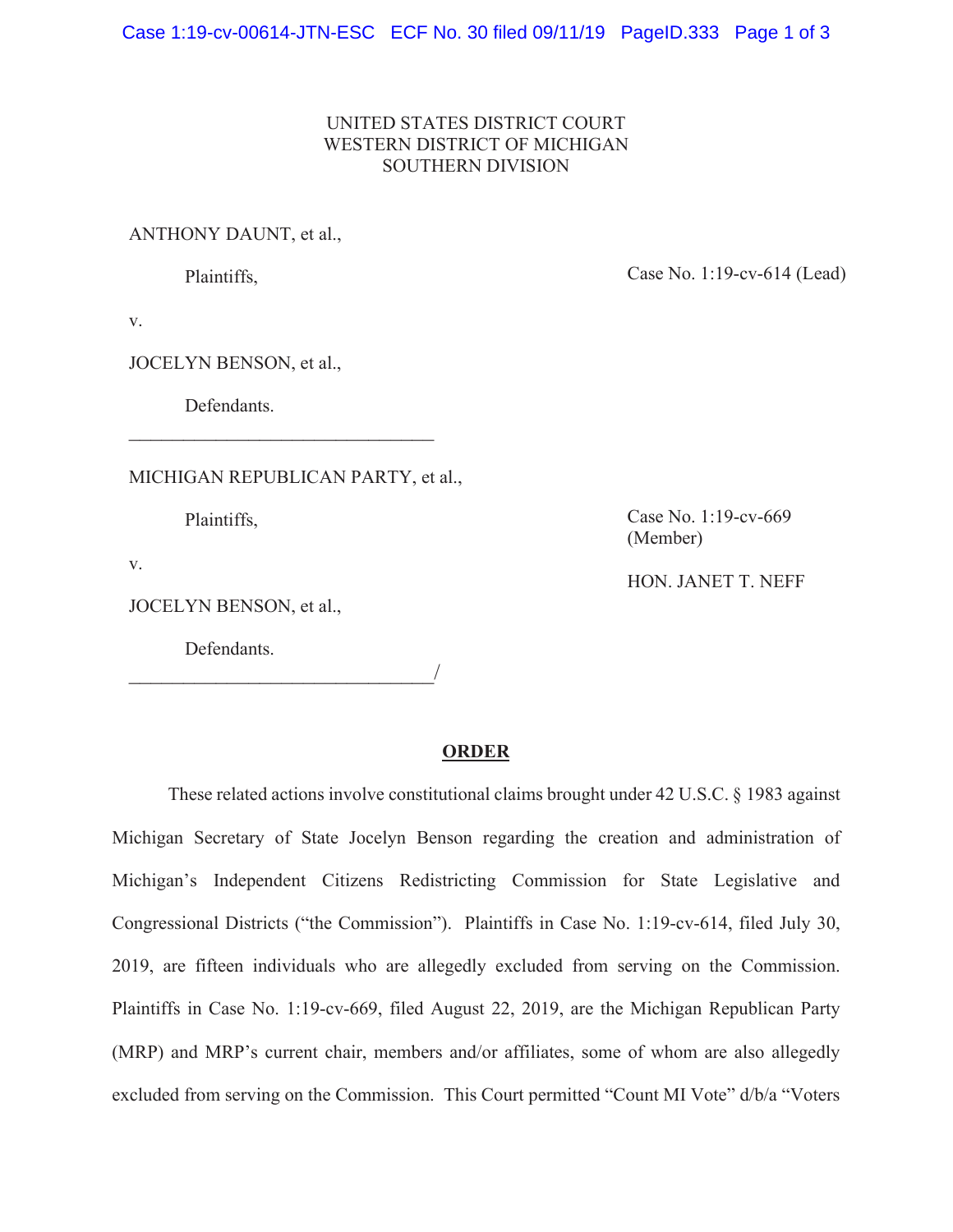## Case 1:19-cv-00614-JTN-ESC ECF No. 30 filed 09/11/19 PageID.334 Page 2 of 3

Not Politicians" (hereinafter VNP) to intervene as a Defendant in both actions. Plaintiffs in both actions filed with their complaints a motion for a preliminary injunction, motions that remain pending. Defendants in the first-filed case are briefing motions to dismiss under FED. R. CIV. P. 12 and seek to file similar motions to dismiss the second case. Defendant Benson has filed a Motion to Consolidate these cases (ECF No. 27), a motion that is not opposed (ECF No. 29). For the reasons more fully stated by Defendant Benson in her supporting brief (ECF No. 28), the Court agrees that consolidation is appropriately granted under FED. R. CIV. P. 42(a)(2). Further, having reviewed the pleadings and Pre-Motion Conference papers, and being otherwise familiar with the case circumstances, including the time sensitive nature of the issues, the Court determines that a briefing schedule like the one entered in the first-filed case is justified. Accordingly:

**IT IS HEREBY ORDERED** that Defendant Benson's unopposed Motion to Consolidate (ECF No. 27) is GRANTED, and these cases are CONSOLIDATED for all purposes. All future filings shall reflect both captions and shall be filed in the Lead Case, No. 1:19-cv-614.

**IT IS FURTHER ORDERED**, consistent with the deadlines for dispositive motions, *see* W.D. Mich. LCivR 7.2(c), that responses to the motion for preliminary injunction (Member Case, ECF No. 2) shall be due not later than September 19, 2019, and any replies shall be filed within 14 days of each respective response.

**IT IS FURTHER ORDERED** that Defendants shall proceed with briefing their proposed motions to dismiss the Complaint in the Member Case limited to the issues presented in their Pre-Motion Conference papers (ECF Nos.  $17 \& 20$ ) and in accordance with the following schedule:

- (1) Defendants' Motions and Briefs shall be electronically filed not later than September 19, 2019;
- (2) Plaintiffs' Responses shall be electronically filed within 14 days of each respective Motion; and